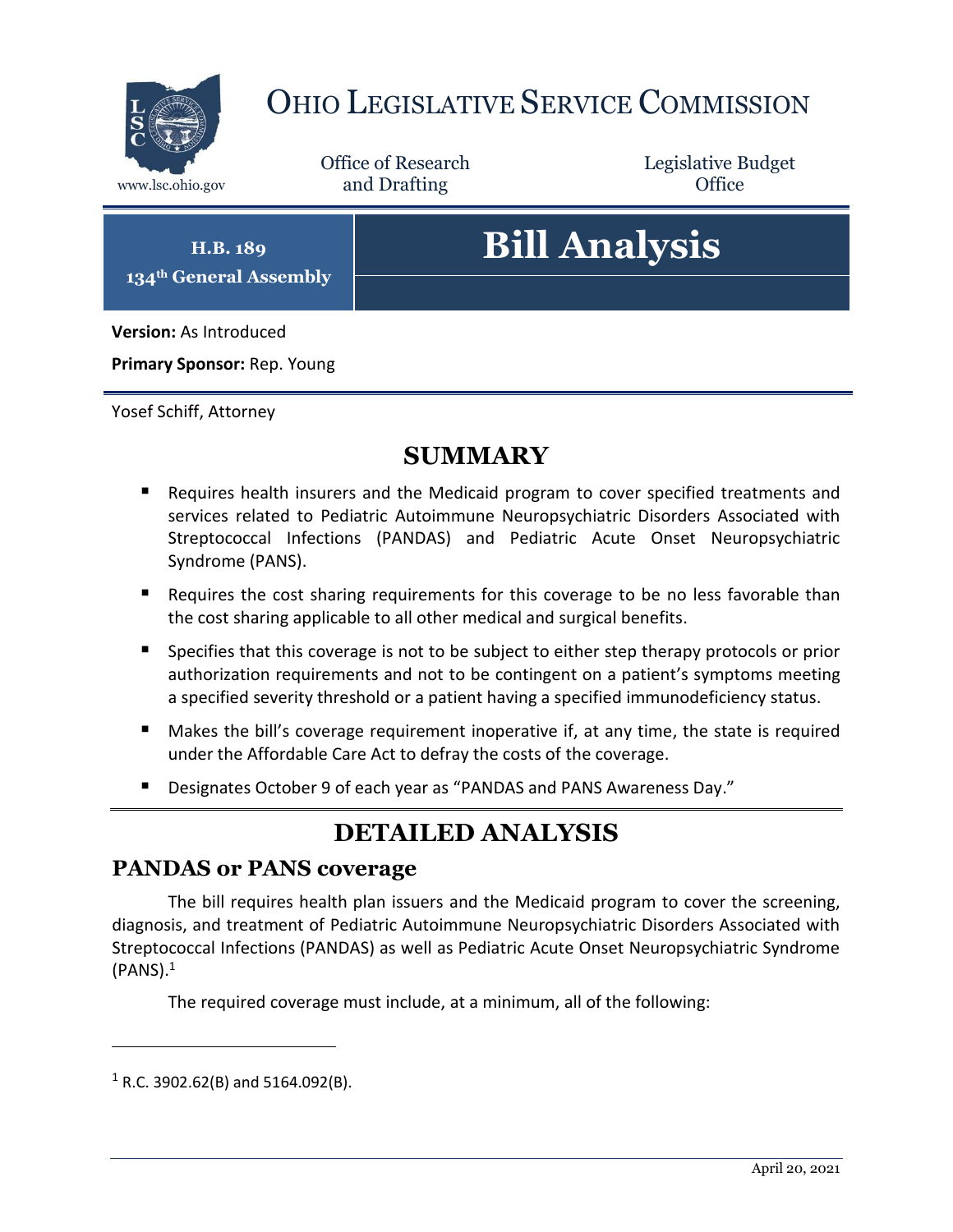- Comprehensive diagnostic evaluation, symptomatic relief, and related services, including laboratory, radiology, psychiatric, and behavioral services;
- Immunomodulatory therapies, including immunoglobulin therapy, corticosteroids, plasmapheresis, and rituximab or similar products;
- Antimicrobial treatment, including antibiotics and antivirals;
- **Therapeutic care, which may include services provided by a licensed speech therapist,** speech-language pathologist, occupational therapist, or physical therapist.<sup>2</sup>

#### **Cost-sharing**

The bill prohibits a health plan issuer and the Medicaid program from imposing on PANDAS and PANS coverage a cost-sharing requirement that is less favorable than the costsharing requirement applicable to all other medical and surgical benefits the health insurer or program provides. 3

#### **Step therapy, prior authorization, and patient medical status**

The bill specifies that the PANDAS and PANS coverage it requires is not subject to either step therapy protocols or prior authorization requirements. It also provides that the coverage is not contingent on a patient's symptoms meeting a specified severity threshold or a patient having a specified immunodeficiency status.<sup>4</sup>

#### **Exemption from review by the Superintendent of Insurance**

The bill's coverage requirements might be considered a mandated health benefit. Under R.C. 3901.71, if the General Assembly enacts a provision for mandated health benefits, that provision cannot be applied to any health benefit plan until the Superintendent of Insurance determines that the provision can be applied fully and equally in all respects to employee benefit plans subject to regulation by the federal "Employee Retirement Income Security Act of 1974," (ERISA), $5$  and to employee benefit plans established or modified by the state or any of its political subdivisions. ERISA appears to preempt any state regulation of such plans.<sup>6</sup> The bill contains provisions that exempt its requirements from this restriction.

#### **Affected health benefit plans**

The bill's requirements relating to health benefit plans apply to plans delivered, issued for delivery, modified, or renewed on or after the bill's effective date.<sup>7</sup>

 $2$  R.C. 3902.62(D) and 5164.092(D).

 $3$  R.C. 3902.62(C) and 5164.092(C).

<sup>4</sup> R.C. 3902.62(E) and 5164.092(E).

<sup>5</sup> 29 United States Code (U.S.C.) 1001, as amended.

<sup>6</sup> 29 U.S.C. 1144.

 $7$  R.C. 3902.62(B).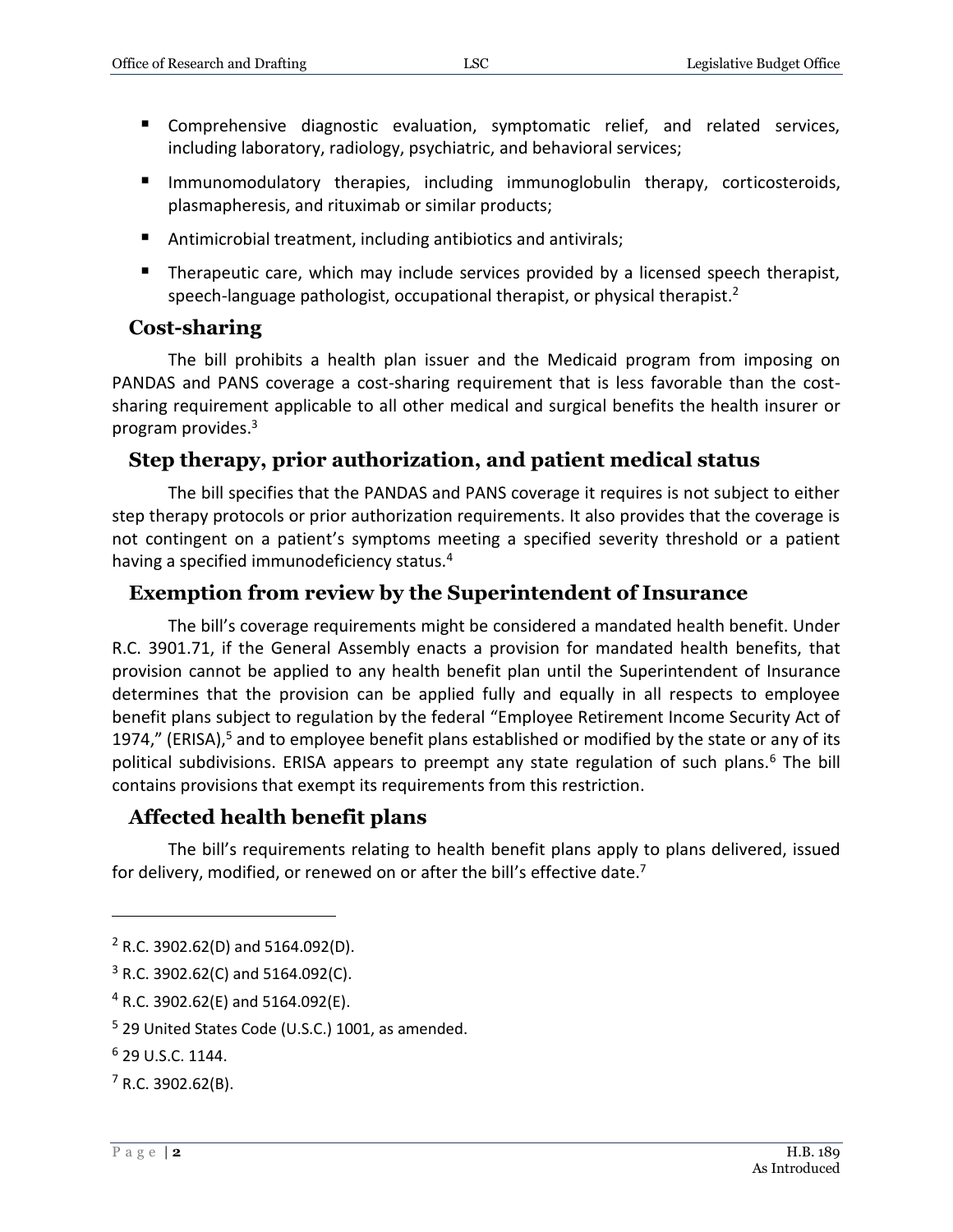#### **Affordable Care Act**

The bill specifies that its coverage requirement becomes inoperative if, at any time, the state is required by the following to defray the costs of that coverage:

- 1. Provisions of the federal Patient Protection and Affordable Care Act; or
- 2. Rules promulgated or guidance issued by the Secretary of the U.S. Department of Health and Human Services.<sup>8</sup>

### **PANDAS and PANS Awareness Day**

The bill designates October 9 of each year as "PANDAS and PANS Awareness Day."<sup>9</sup>

#### **Background on PANDAS and PANS**

PANS is a clinical diagnosis given to children who have a dramatic – sometimes overnight – onset of neuropsychiatric symptoms including obsessions or compulsions or food restriction. These children are often diagnosed with obsessive-compulsive disorder (OCD) or an eating disorder, but the sudden onset of symptoms separates PANS from these other disorders. Children also may experience depression, irritability, anxiety, and have difficulty with schoolwork. In most cases, the cause of PANS is unknown, but is thought to be triggered by infections, metabolic disturbances, and other inflammatory reactions.<sup>10</sup>

Like PANS, children diagnosed with PANDAS have an acute onset  $-$  within a few days  $$ of neuropsychiatric symptoms, specifically OCD or tics (involuntary, purposeless movements).<sup>11</sup> However, PANDAS patients test positive for a recent streptococcal infection, such as strep throat, peri-anal strep, or scarlet fever. Like PANS patients, they also may suffer from uncontrollable emotions, irritability, anxiety, and loss of academic ability and handwriting skills.<sup>12</sup> Although PANDAS was identified as a medical syndrome more than a decade before PANS, it has been classified as a subset of PANS. To date, PANDAS is the only known subset of PANS, but more causes may be discovered in the future.

<sup>8</sup> R.C. 3902.62(F) and 5164.092(F).

<sup>9</sup> R.C. 5.22108.

<sup>&</sup>lt;sup>10</sup> Stanford Medicine, Department of Pediatrics, Division of Allergy, Immunology, and Rheumatology, *PANS: Pediatric Acute-onset Neuropsychiatric Syndrome*, available at <https://med.stanford.edu/pans.html> (accessed March 11, 2021).

<sup>&</sup>lt;sup>11</sup> Stanford Medicine, Department of Pediatrics, Division of Allergy, Immunology, and Rheumatology, *PANS: Pediatric Acute-onset Neuropsychiatric Syndrome*, available at <https://med.stanford.edu/pans.html> (accessed March 11, 2021).

<sup>12</sup> *See also* National Institutes of Health, National Institute of Mental Health, Mental Health Information, Brochures and Fact Sheets, *PANDAS – Questions and Answers*, available at <https://www.nimh.nih.gov/health/publications/pandas/index.shtml> (accessed March 11, 2021).